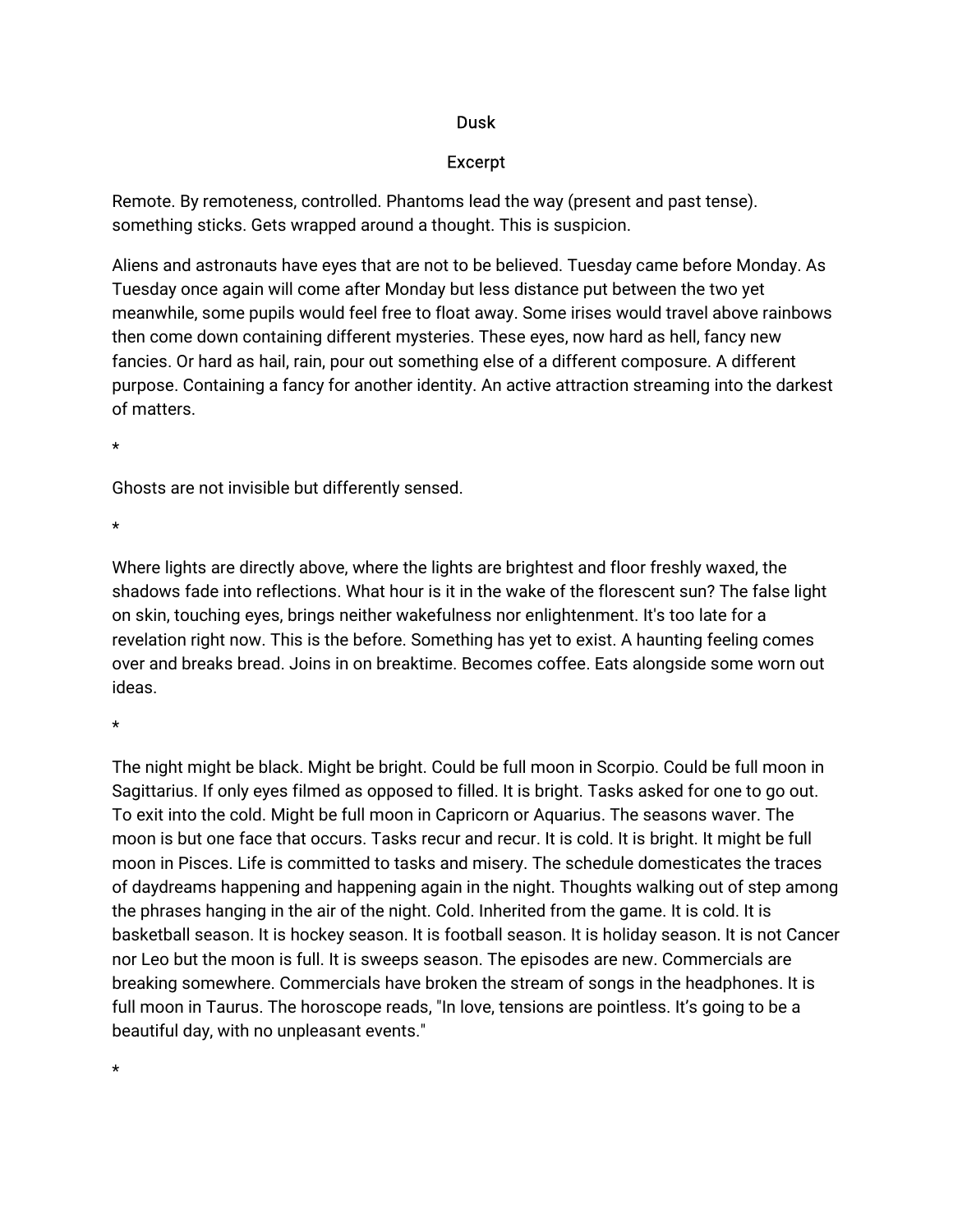Outlines and underlays. Not for nothing, come to find out, what had happened wasn't how it was. Not even how thinking ahead thought it would go.

 $\star$ 

Please add flavor packet after microwaving soup. It is hot. The tongue is sensitive. This bit of flesh is weak. The rest of the flesh feels no such way. Is not susceptible to skin hunger. No pangs for touch. Averse to hugs and embrace but still longing for love if love can accept the terms and agreements. Follow the instructions. Agree to some fine print.

÷

"... write off hospitality ... enough hassle / enough stress ... everything doesn't start again until tomorrow" (Kristín Svava Tómasdóttir - Stormwarning)

 $\star$ 

Let it go. Just lost a lot of words. Thoughts disappeared. Made a mistake and now it's gone. No backup. Nothing to revert to. That was the before that occurred. There is no return. Whatever survived will be understood later on but there's no welcome for the stresses of trying to remember what once was constructed. Those structures that were assembled, crumbled. Leave it be. Those buildings weren't memories yet. Those phrases weren't even built as far as the world is concerned. What happened in one's head is for one alone on this occasion.

 $\star$ 

"Disciplinarians thrive under chaos." (Zane - Nervous)

 $\star$ 

Routine and banality. More of same. Scheduled. Eat, sleep. Consider, reconsider. Be nervous. Anxious. Start again at the end. After a break. Embrace the gap. Let the space rub up against the mind's skin. Let distance become a tactile thought. A pinch. A kiss. A lover without any sense of charm.

"The person that loves the least, controls the relationship." (Zane - Total Eclipse of the Heart)

Whomever and whatever. Even the inanimate have a sense of love that can applied to it if somebody is willing to apply it. Some folks have installed failsafe romanticism to push back against all odds.

"this is how trauma learns to behave." (Marwa Helal - Invasive Species)

 $\star$ 

Is this happening in real time? How does the surreal differ from this? How does the hyperreal give credit to this? Who invited the magical real? Why did folks forget about the marvelous real?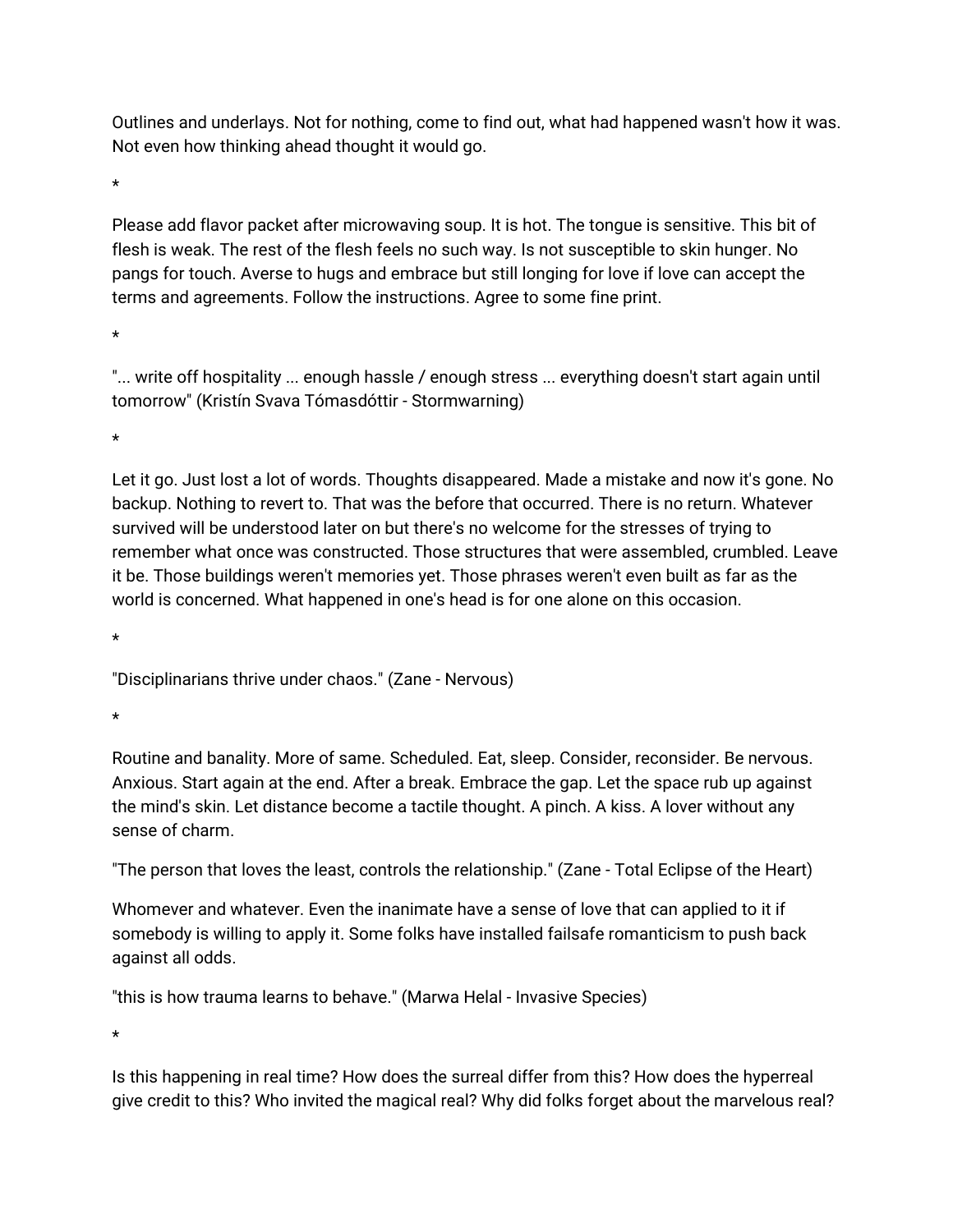In what approach to the real do daydreams appear? Is there room for a simulation or only acceleration?

Is there room for vacillation or in this vortex is there only further in and inward no back and forth? What good is being a ghost if one must remain to weather the storm minus the ability to feel the rain? Can't smell the flowers either wherever weeds grow tall enough to be mistaken for plants such as those. Definitions are malleable. Lexicons keep growing. Voyages outward are rewarded with more vocabulary but a vocabulary does have way, a tendency, to do a person in or so some corny dead white poet thought.

 $\star$ 

Bus stops and bus rides. Commute. No communion.

More opportunities for the journey inside. Downside. To talk would be a trip outside, upside. Sides and stairs in / out, up / down.

Apron strings and coattails. Been let down before, still there is the afterwards. Is afterwards into? Towards or outwards? What direction is after heading? What's on after's mind? What was before expecting? Here is confused. There already always gave up while the submitting was good. Gave in when the surrendering was giving good offers for giving up. Haunting has learned to haggle. Ghosts are great debators. Spectres on the other hand have sticky fingers. Pickpocket while nostalgia starts setting in  $-$  scared and melancholy. Grave robbers don't require a body, death is ever near. Aliens abduct and stories are rarely taken seriously.

 $\star$ 

"the one true love is settling / a score / peeling back the skin reveals no meaning... beautiful, but insincere / new heaven, new earth" (elvis depressedly)

 $\star$ 

Is it Thursday? If it is, is it time for a throwback? Yesterday's drama is just as fresh as today's. In reference to other times, today enjoys its position of difference while savoring the similarity. The dissonance is real.

 $\star$ 

Some thoughts will never get what is deserved. Never get what it has coming. Ideas find the slim spaces, slide in and hide out, reside, live happily ever after.

Once upon a time, things were different. Sense was never made but existed. Occurred. This was not always these pieces. Was not broken.

Wasted a lot of time. Lived life calling for a calling, got no replies. Got caught up in the sound of wishes. Tasted prayers. Could've sworn that miracles had an odor that hung in the air.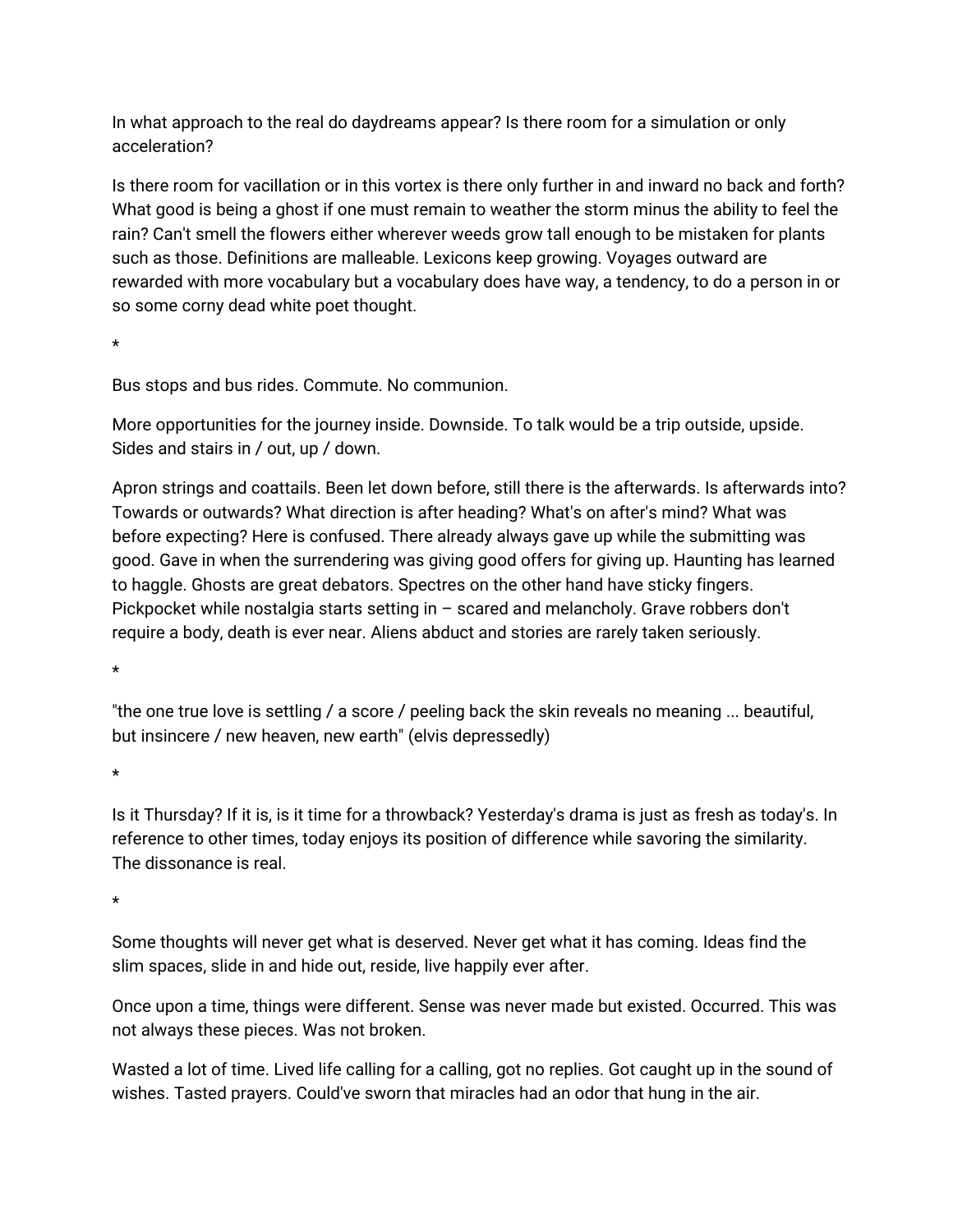Considered hanging one way to reach blessings. Get closer to God. Was happier than those words would relay. Thought and talk never went to therapy to get the counseling needed to communicate. Come to an agreement. But love is the air. That shit stays hanging around. Ain't got nowhere to go but don't like hanging out. Sends a text. Makes no plans. Considers the span and expanse of a kiss.

 $\star$ 

"Still thirsty determined and motivated ... Real niggas ain't never outdated." (E-40)

 $\star$ 

Keeping that same energy, different desire but the romance is real. Exists somewhere. Is broken. The broken blade is the Negro. Time to complete each other or be completed. Repaired.

Step into a notion. Feel a feeling. Reverse roles. Role play. Whatever it takes.

 $\star$ 

One can leave the hood but the hood never leaves one alone. One always has the hood as a running partner. The hood has heart. The hood has a heart. A sidekick for tragedy, comedy, or romance. Staves off a bit of loneliness. Keeps neediness at bay while respecting the game. Got to have goals. Got to play to win. Work for victory.

 $\star$ 

The shadow of flesh casts how deep and far / a landscape of perspective? / how round / a circumference enough to fit the living / world does a single life turning to its labor spin? (Ed Roberson-Eclogue)

 $\star$ 

"Inherent in all of this? Self-deceit. The notion that storms to be narrated are external. Rich atmospheres. Human beings struggle against the elements or against other beings, as if the elements and the enemies weren't also -and especially- internal." (Luisa Valenzuela - Dark Desires and the Others)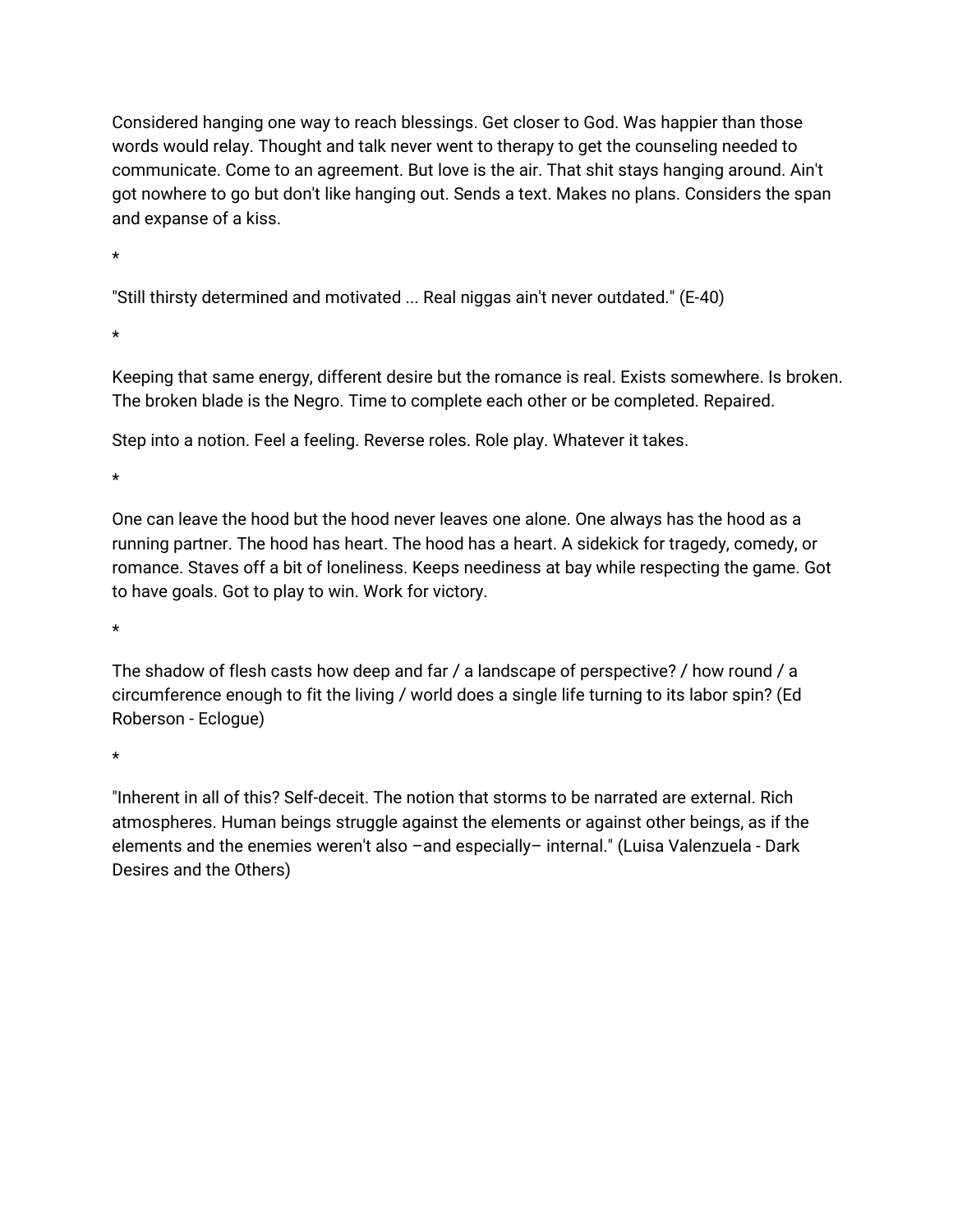## **Another Excerpt from Dusk**

"In Paradise, / Multitudes of letters are sent by crane. / ... No tree lacks a perched phoenix." (Li Shangyin - Emerald Walls)

 $\star$ 

Underworlds and overworlds have varying traditions. Can't plan for everything. The myths leave out too many details. Diaries do the same. Dialogue even more so.

 $\ddot{\phantom{0}}$ 

The mirror returns the same nigga all the time. The shadow is a shortening and lengthening of the same. It's queer to sense it any other way. Sentiment says that's what exists. Memory can't reconcile with feelings that might suggest there's anything askew in the picture as it is framed.

 $\ddot{\phantom{0}}$ 

Don't get dead. Not yet. Don't make it a habit. Break as the waves break. Bring the ship to port. Bring the herd upstream along the banks of the river. The ghosts broke and were never repaired. Repairs ain't reparations so who cares about that sort of thing? Should be getting something in return for surviving. Something before the end of the day. Before it gets to the darkest moment.

 $\star$ 

Can't hide the pain. Too much slips out. The face is a traitor. The oblivion knows what refuses to fall between the cracks of life. Fatigue and disdain catch up to the eyes. In this case, believe the eyes. But this is a case by case situation. Eyes are still suspect. Yet eyes, mouth, nose, all work against keeping it in. Trying to be OK. Mostly to not be bothered by people checking in.

Some nights there's nobody to look at. Literally, nothing to see. Not much anyway. Sent to the gulag of the building. Confined to one's own company. Some nights it's welcomed. Other times, it's possible that somebody is looking to break someone. Should quit. Won't though. Not in the mood to go on the market again. Searching takes so much time away from no time to spare. Is there more money to get? Don't want it. The lifestyle that's being lived is built around this check. Did the math. Still doing it. Numbers always on the mind. Calculations reside on the nerve endings. There's an equation for everything. Truth tables and proofs.

 $\star$ 

Thinking twice is one way in which desire proves that it is immortal.

If demons possess what do angels do? Is the role of the guardian to prevent this? Which job is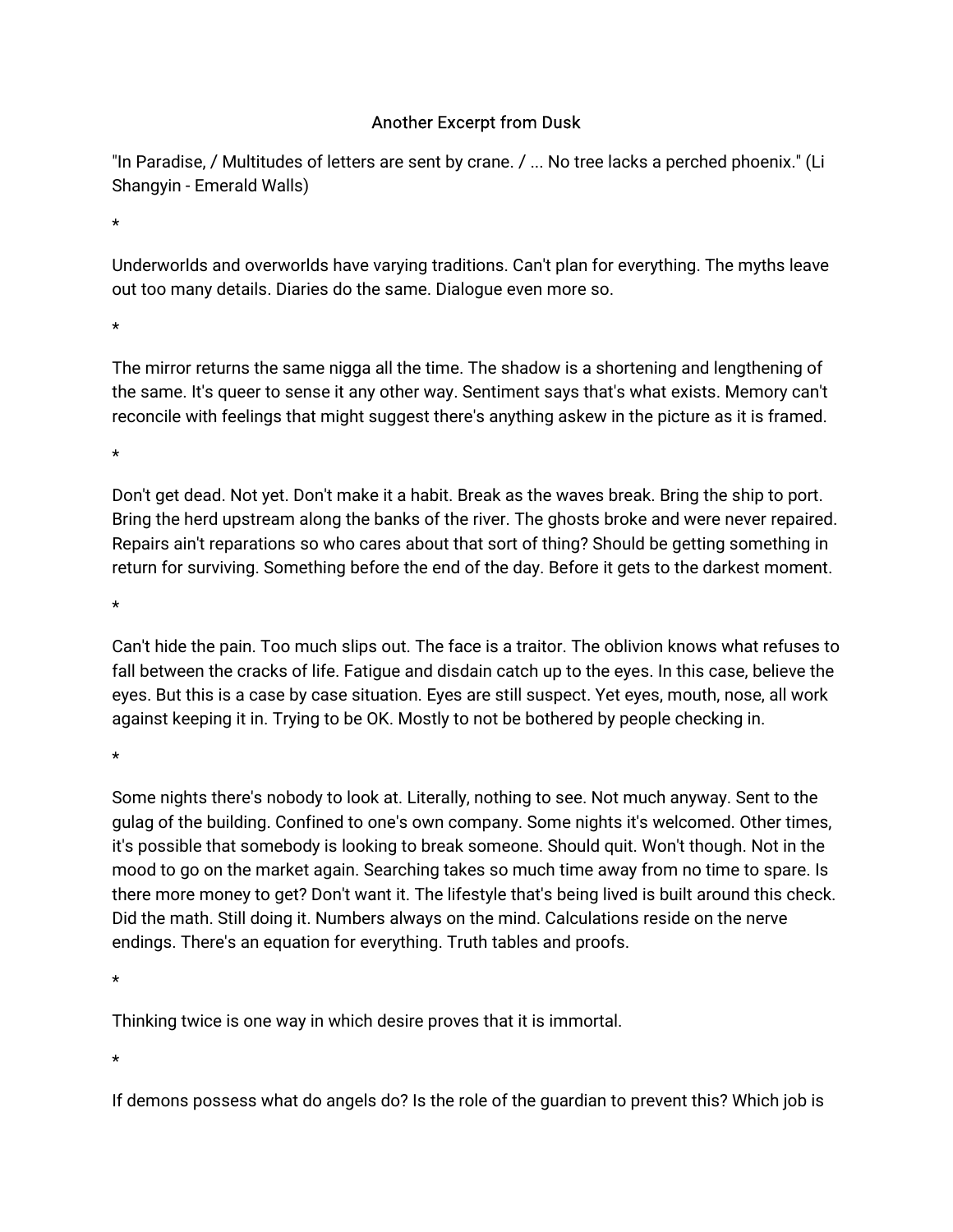easier? Angels can fall but can demons rise?

 $\star$ 

Could get lucky. Found a few bucks a few shifts ago. Found a baggie. Found some free time hiding out in a stall. Why can't the clock be broken in this favor? Time does no favors. Space ain't exactly generous either. But time is money. Space ain't shit. That's why the ghetto is full of niggas who ain't shit either. Was one too. Am one now. Might die not being shit too. But know the value of a minute. Watched too many folks taken before getting a chance to do better, be better. Just simply to be. Don't need to be better. Let a nigga exist. All that or ain't shit, it don't matter. The good die young. The old can't live forever.

 $\star$ 

"crowd in rotation...Somebody can't relate (hol' up) / Stay down with no fakin' (go up) / Topdown..." (Schoolboy Q, 2 Chainz, Saudi)

 $\star$ 

Surrounded. This is America. Could be anywhere. No windows just doors. Walls and shelves. Too level. Too straight. What's the aesthetic? What's being said in this layout? What kind of tax cut did the company get that's not getting passed down to the individuals?

 $\star$ 

"façade is just a fake / Shock horror no escape / Sensationalism for the feed" (X-Ray Spex)

 $\star$ 

Artificial. Right down to the goals. Can't remember childhood fantasies. Had to fake new dreams. Something to fill the confines of the identity. Something to motivate when the energy deteriorates. Desire rusts even if it keeps on running. Attraction hangs around the house but doesn't really want to go out anymore. Maybe this puts love out of reach. Romance is a pot not forgotten about but not stirred either.

Discomfort against skin. Discomfort in skin.

 $\star$ 

Get it over with. Get to the part when it's ok to go home to nobody. Make somebody up for some discussion. Clear out the mind. Get some stuff off the chest.

 $\star$ 

So clock finicky and so clock particular. Nothing abstract about how to read the clock. Linear upon a circular face not the depths but sinking. Falling into a shyness. Suffocated by a sentimental timidity. Withdrawn into fears. Scared of what is gone. Too afraid to pursue what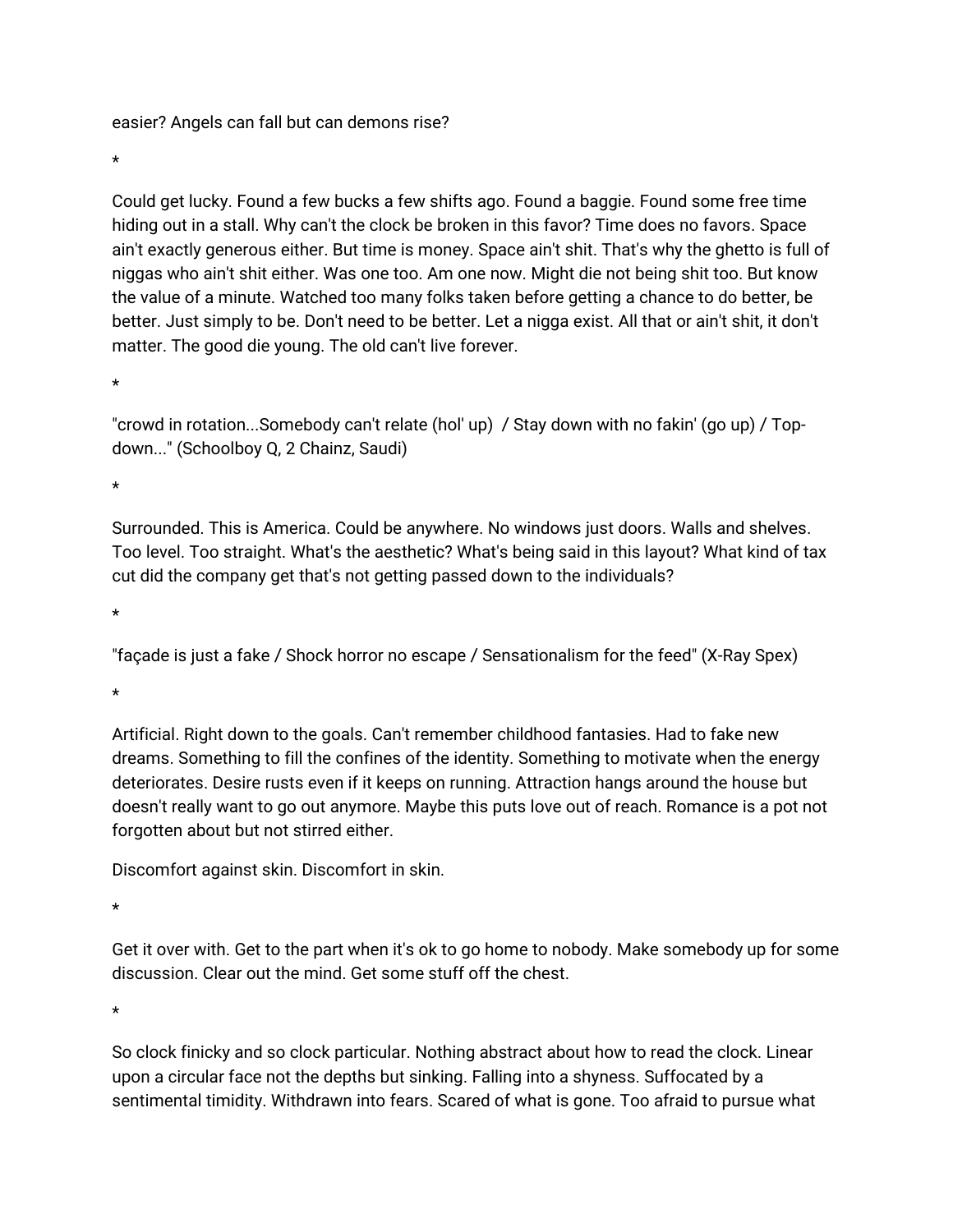might appear next. The old ticker, the heart is wound up and wound too tight and thus skips too many beats. Always aflutter. Imagination is enough bring one to palpations. Too old to be so silly. Too many twilights have brought no tenderness. Give up. The clock, the mirror, the tasks all say it's over. It's too late. This season of life suggests self-love is the only love left. The pirate has become seasick. The sea, dearest ally, turned an enemy.

 $\star$ 

Nature will not stopped. The pigeons make nests in the backroom. Pick at birdfeed and avoid the traps, nets, and catchers.

 $\star$ 

Didn't ask to be a saint nor a martyr. Can't intuit how to exist as an angel. Don't want to be an android. Is this robotic? The intelligence feels artificial. An automaton. The golem. Animated. But not really alive. Even a shrug of a shoulder should be met by approval. Who is the programmer?

 $\star$ 

Is sharing feelings generosity or vanity?

 $\star$ 

Oh, today is just one of those days. A diary is not a memoir. Truth doesn't live in the mood. The moment is only loyal to the emotion.

 $\star$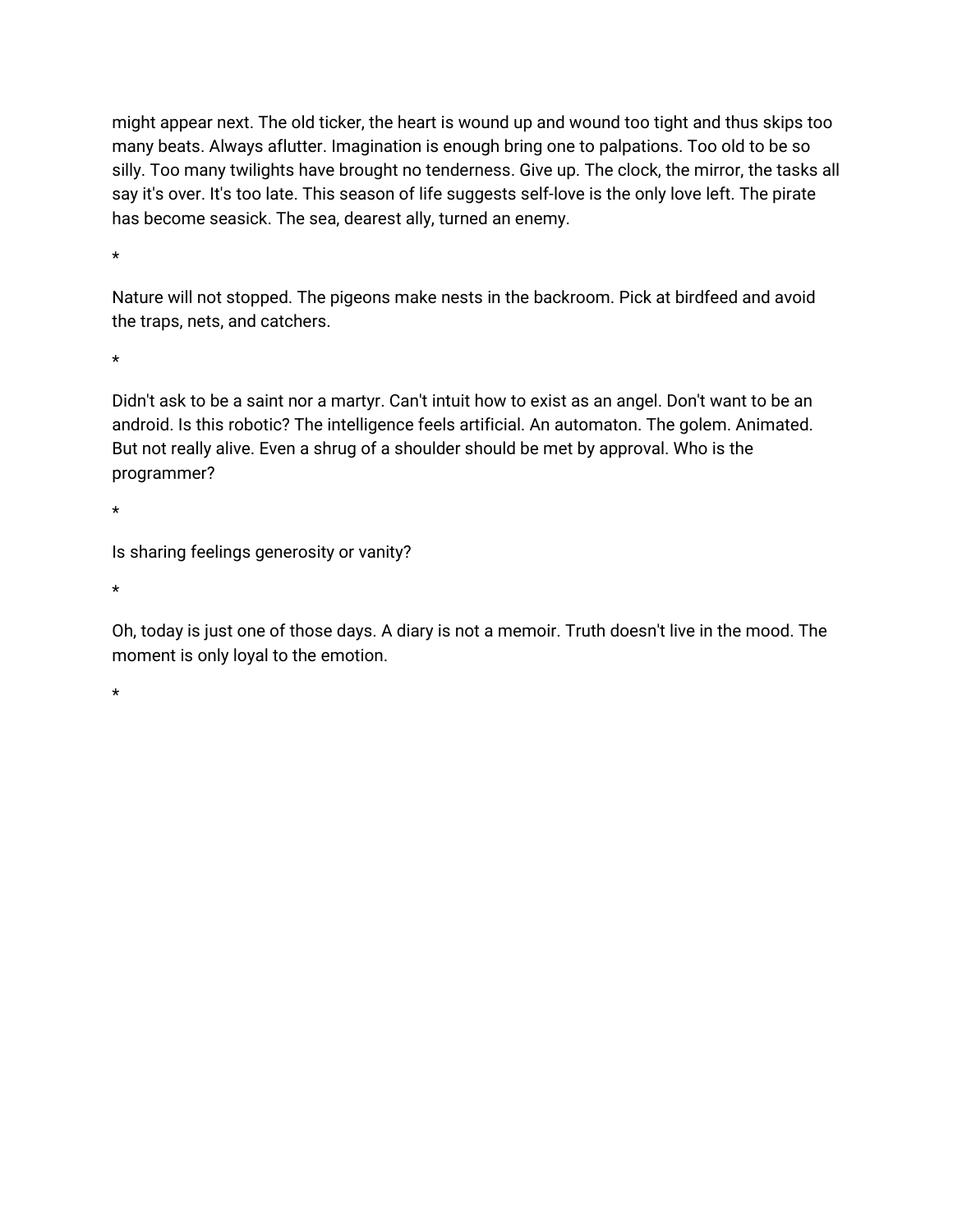## **Excerpt from Dawn**

One: what's next?

Other: after breakfast?

One: after life?

Other: heaven is trap house. Who'd want to go there?

One: so, zombies then?

Other: that or ghosts.

One: then, zombie sounds better. Thoughtless but tactile.

Other: ghosts must be so lonely.

One: and both are feared.

Other: who has it worse diinn or fairies?

One: definitely djinn. The lamp is a pretty shitty place to live.

Other: do fairies have it good?

One: maybe wings are a good consolation prize for such long lives of quiet sorrow. Magic's gotta get boring after awhile.

Other: magic is so mundane.

One: and so many needy folks asking for paranormal favors has to get old too.

Other: that's why the smart angels stayed in heaven.

One: and the bad ones have grown tired of playing games.

Other: Lucifer is on vacation

One: a holiday to rival Christmas.

"... if there is a delay it can only mean ... a trap ... hide this diary, invent some explanation and wait..." (Adolfo Bioy Casares - The Invention of Morel)

 $\star$ 

Other: the golem.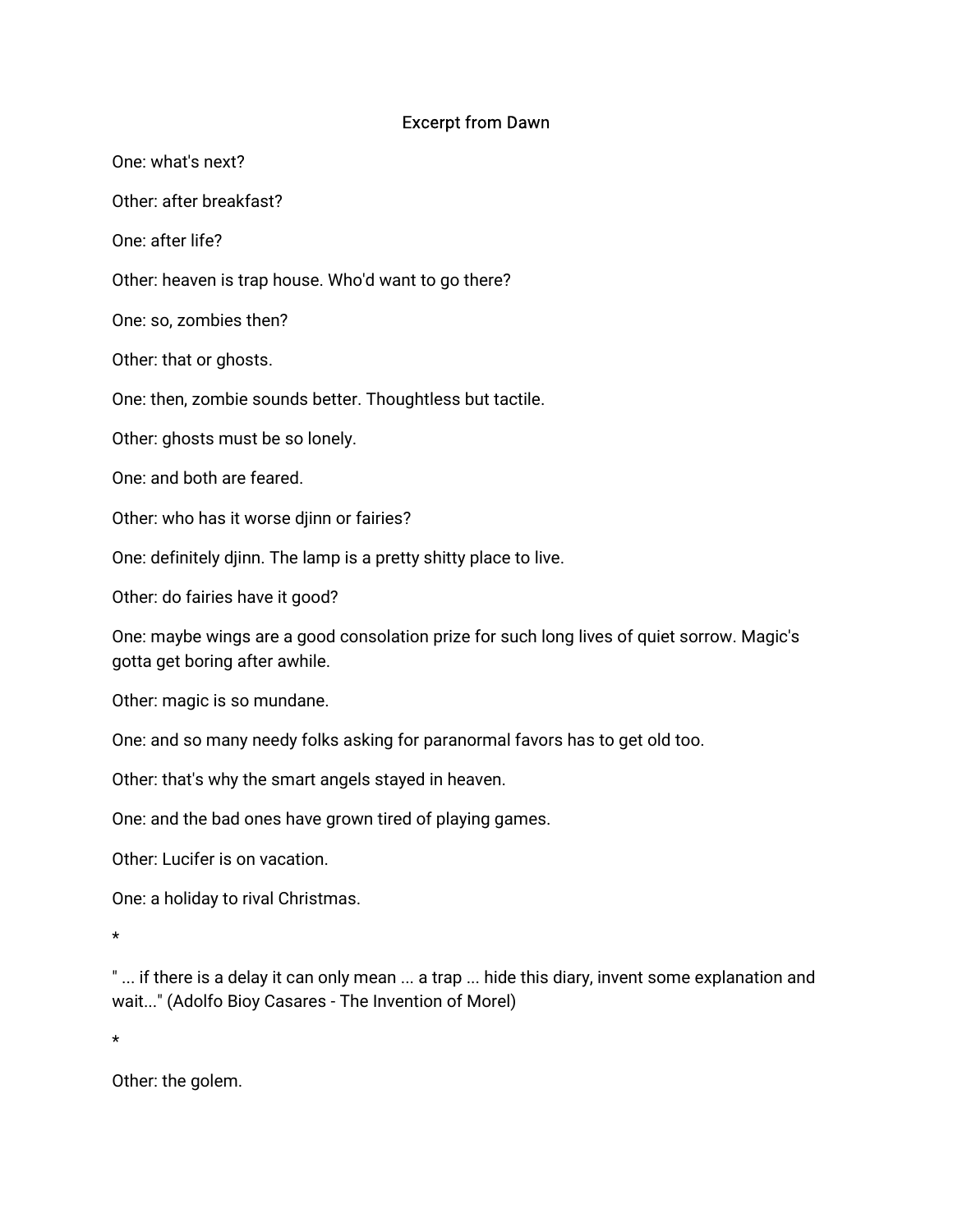One: the original robot.

Other: these mechanical servants were never to be trusted. Certainly, something would go wrong.

One: go off the rails.

Other: at least the train has rails, tracks, stations, terminals.

One: what does the golem have other than commands?

Other: one cannot imagine the golem happy.

One: not ready for bed yet.

Other: why? Thought the night was rough. Thought it was long. Can't take much more.

One: yeah, makes more sense to spend some time on the self rather than recharge for somebody else.

÷.

Other: Nothing is what it was when it first started. Endings occur where endings occur. Don't want to decide when but it'll be over when it's over and there will be no changing that. Nothing to be done then. Love isn't ever enough. Or love is everything and it's not around here anymore. Could work with semantics a bit more. Don't want somebody else's bad feelings on this conscious. It's nobody's fault. Or it's everybody's. Nobody is innocent. Maybe there wasn't anything happening here in the first place. Now, this could be the last place. That's where everything is found, isn't it?

One: Red, gold, and green. Dreams keep getting older all the time. Not a superhero now, not a villain either. The comic book life ain't ever gonna happen. This ain't a eulogy but it's a goodbye.

"...busted fairies... the word heaven... assemble in limbo..." (Stephen Jonas - Postlude)

 $\star$ 

"filled to the beautiful brim with love" (Ted Joans)

Other: so much more to give.